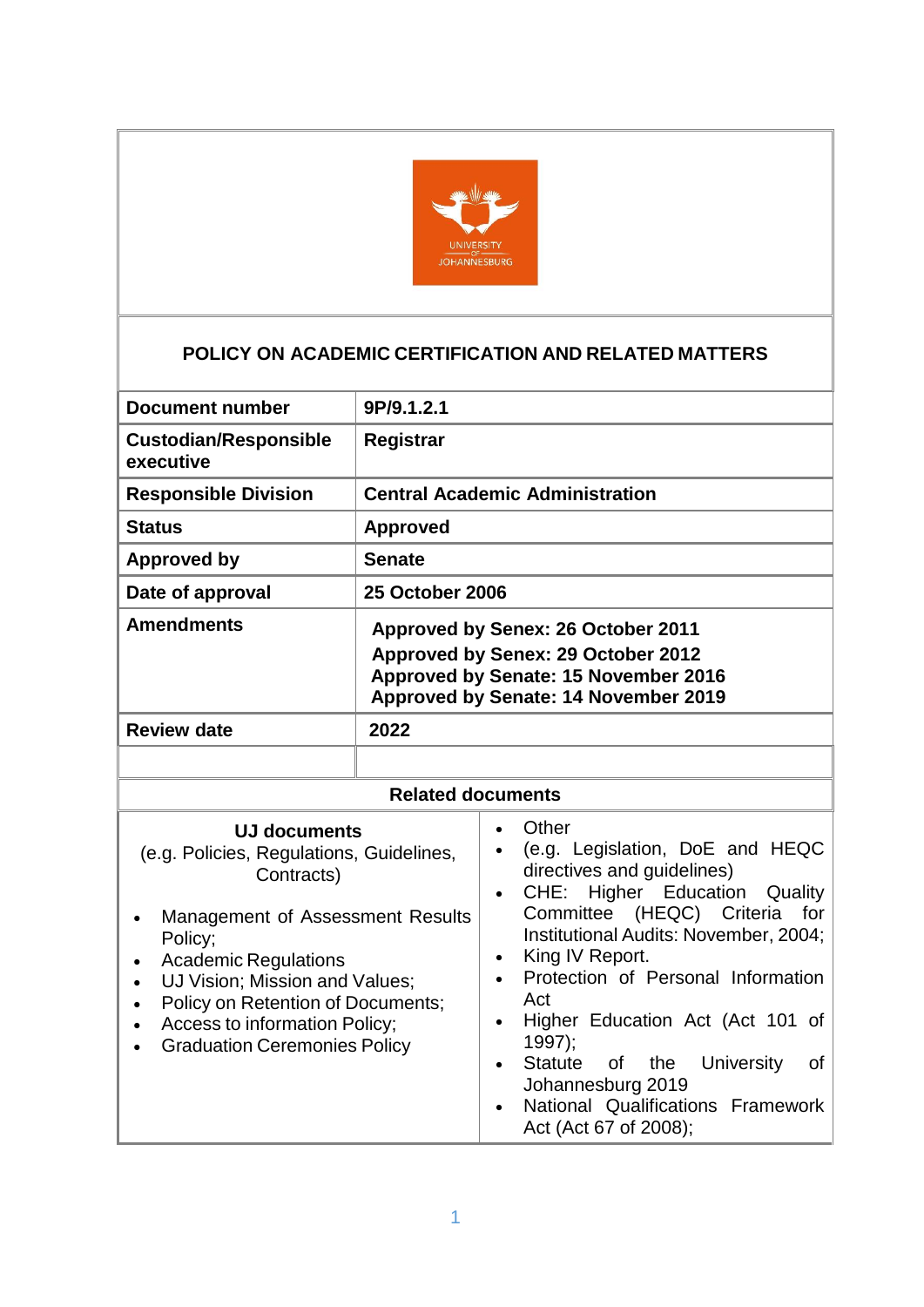|                                                                                                    | Ministry of Education: National Plan<br>$\bullet$<br>for Higher Education in South Africa:<br>February 2001;                                                                                                                                                                                                                                                                  |
|----------------------------------------------------------------------------------------------------|-------------------------------------------------------------------------------------------------------------------------------------------------------------------------------------------------------------------------------------------------------------------------------------------------------------------------------------------------------------------------------|
| Stakeholders affected by this document<br>(units and divisions who should be<br>familiar with it): | • Executive Deans:<br>Heads: Academic Departments;<br>$\bullet$<br>Heads; Faculty Administration;<br><b>Faculty Officers;</b><br>Senior Director: Central Academic<br>Administration;<br>Heads/line<br>Central<br>managers:<br>$\bullet$<br>Administration<br>Academic<br>Departments;<br>Heads/line<br>managers:<br>Corporate<br>Governance<br><b>Heads: Client Services</b> |
| Website address of this document:                                                                  | www.intranet.uj.ac.za                                                                                                                                                                                                                                                                                                                                                         |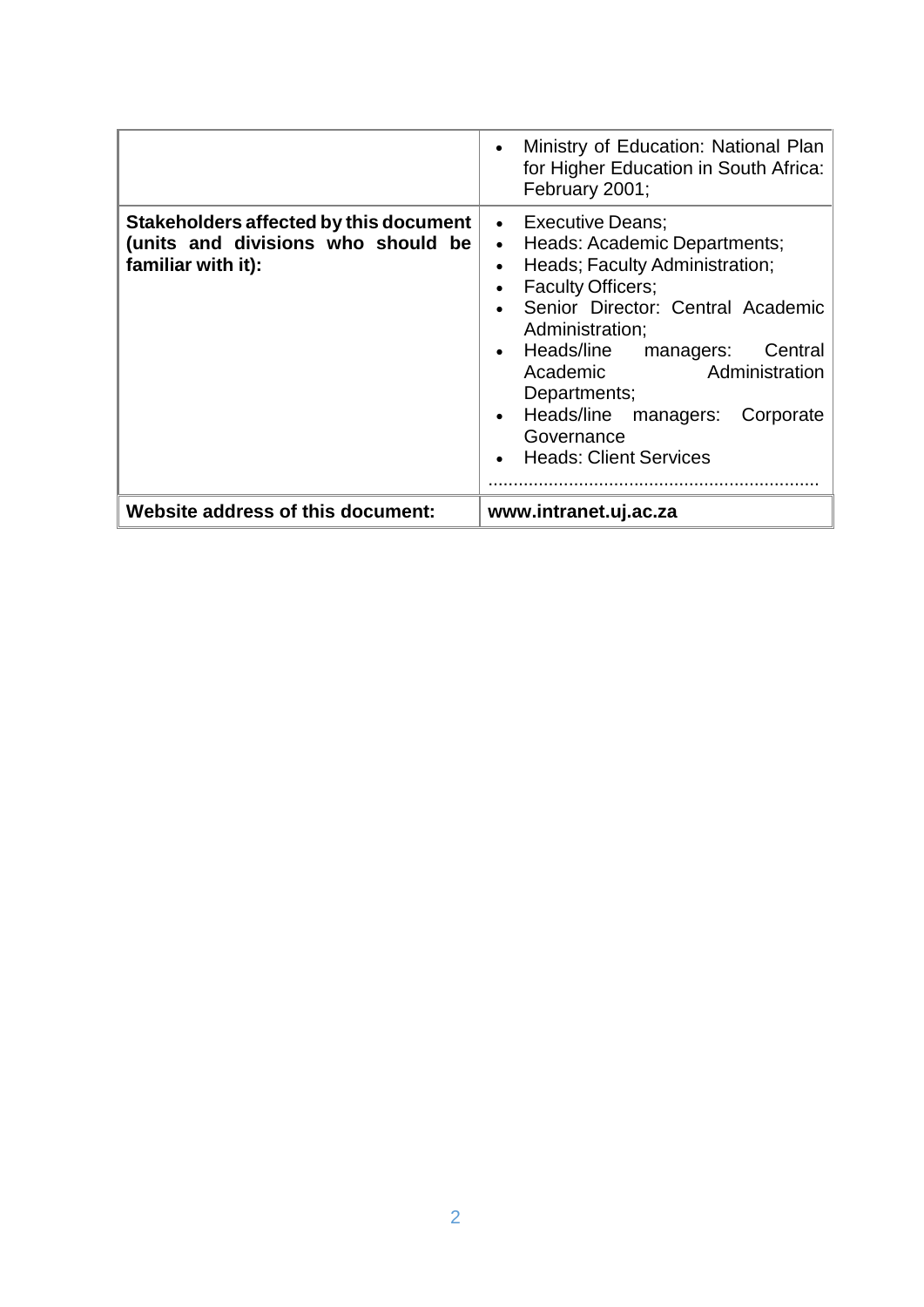# **CONTENTS**

| 1.                      |                                                                                   |  |
|-------------------------|-----------------------------------------------------------------------------------|--|
| 2.                      |                                                                                   |  |
| 3.<br>3.1<br>3.2        |                                                                                   |  |
| 4.                      |                                                                                   |  |
| 5.<br>5.1<br>5.2<br>5.3 |                                                                                   |  |
| 6.                      |                                                                                   |  |
| 7.                      |                                                                                   |  |
| 8.                      |                                                                                   |  |
| 9.                      |                                                                                   |  |
| 10 <sub>1</sub>         | WITHDRAWAL AND REVOCATION OF DEGREE, DIPLOMA, CERTIFICATE OR OTHER QUALIFICATIONS |  |
| 11.                     |                                                                                   |  |
| 12 <sub>1</sub>         |                                                                                   |  |
|                         |                                                                                   |  |
|                         | PREPARATION AND STORAGE PROCEDURES IN RESPECT OF ACADEMIC CERTIFICATION 12        |  |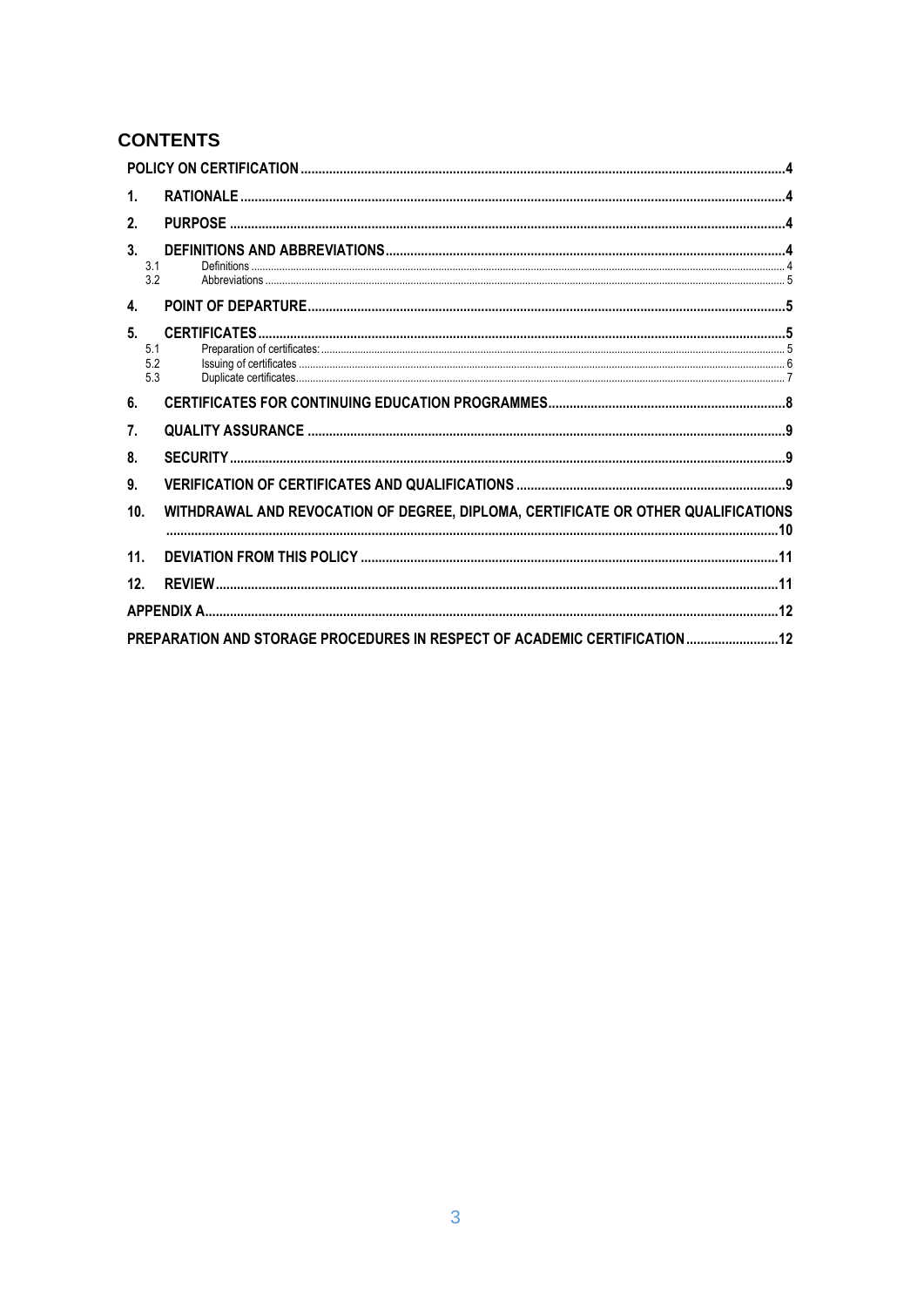## **POLICY ON CERTIFICATION**

### <span id="page-3-1"></span><span id="page-3-0"></span>**1. RATIONALE**

Integral to the University of Johannesburg's commitment to excellence is the provision of a process for the management of certification that is compliant with the principles of sound corporate governance.

### <span id="page-3-2"></span>**2. PURPOSE**

- 2.1 Establishing a policy for the issuing, and re-issuing of certificates for the successful completion of formal (subsidised) and non-formal (Continuing Education Programmes, i.e. CEP's).
- 2.2 Stipulating uniform processes to be followed before final certification can take place.
- 2.3 Determining the authorized decision-making powers in respect of certification.
- 2.4 Establishing a policy on quality issues affecting the certification of qualifications.
- 2.5 Providing policy directives regarding security issues affecting certification.
- 2.6 Stipulating a policy on the issuing of certificates that are not received during a graduation ceremony.
- 2.7 Determining a policy on the verification of certificates and qualifications.

## <span id="page-3-3"></span>**3. DEFINITIONS AND ABBREVIATIONS**

#### <span id="page-3-4"></span>3.1 Definitions

In this document, unless the context indicates otherwise:

**"Certificate"** means a document that is issued to a person as evidence that the person concerned has obtained a subsidised qualification, whole continuing education programme qualification or has successfully completed a continuing education or short learning programme.

**"Certification"** (of qualifications) implies that a certificate, as defined above, certifies that the person whose name appears on the certificate complies with the requirements laid down for the qualification or programme specified on the certificate. Certification is confirmed by the signatures of two senior officials of the University who are authorised to do so (see also 5.1.4 and 5.3.3.3).

**"Qualification"** means the formal recognition and certification of learning outcomes by an accredited provider as reflected in the degrees that the provider confers, and the diplomas and certificates it awards, in respect of subsidised or non-subsidised academic programmes.

**"Programme" means a** purposeful and structured set of learning experiences leading to a qualification comprising a set of credit-bearing, level-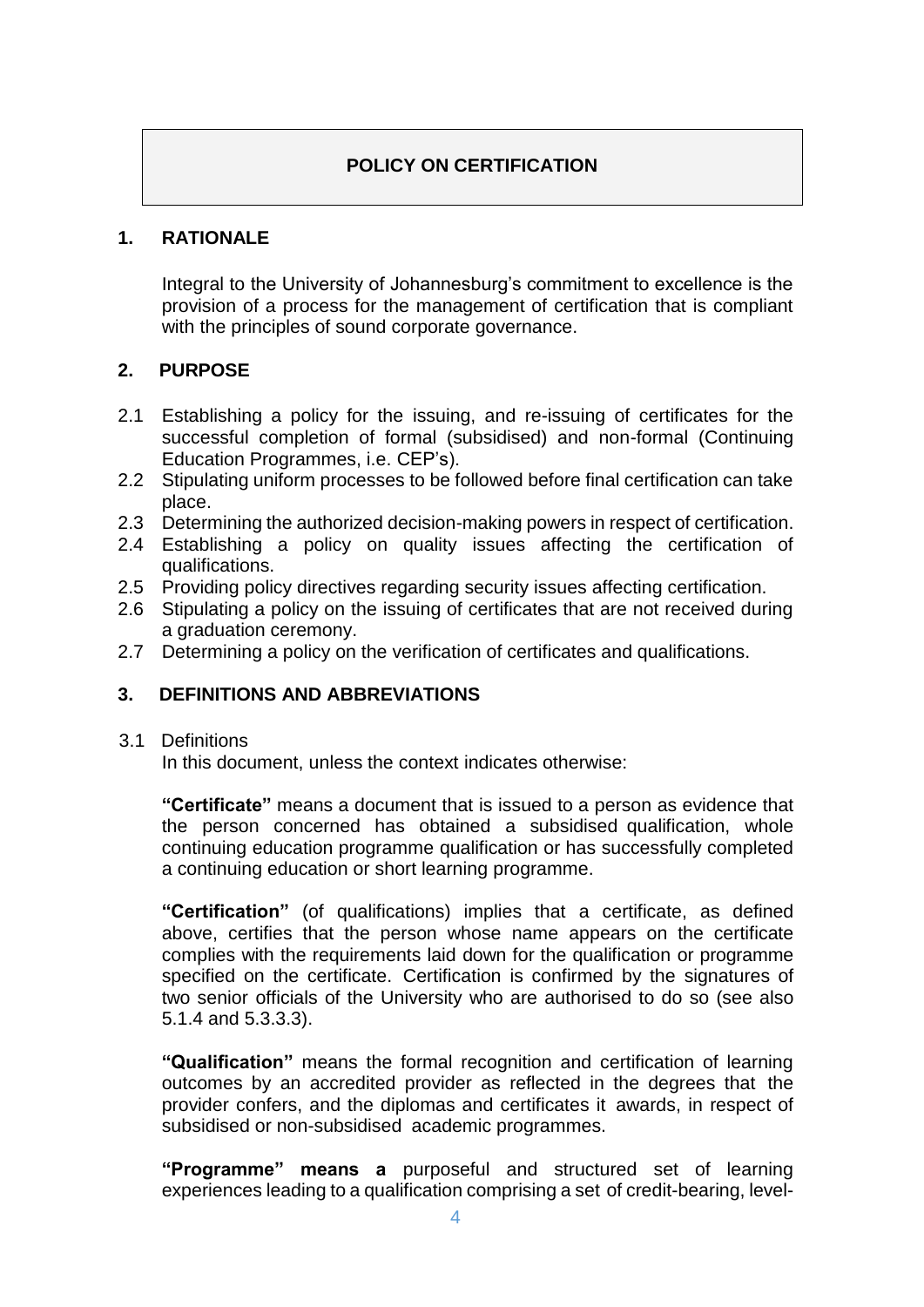pegged modules set at particular NQF levels. In an outcomes-based system, programmes are designed to enable students to achieve predetermined exitlevel outcomes.

**"Continuing Education Programme**" (CEP) means an institution-approved short learning programme or institution-approved whole programme (the latter accredited by HEQC and registered by SAQA). These programmes receive no state funding and upon successful completion, will lead to the award of a qualification in the case of a whole programme or a UJ certificate in the case of an SLP.

**"Whole programme"** or a whole continuing education diploma or degree means an institution-approved, HEQC accredited and SAQA registered continuing education programme generating 120 NQF credits or more and extending over a period of one year or more.

#### <span id="page-4-0"></span>3.2 Abbreviations

- ITS Integrated Tertiary Systems
- UJ University of Johannesburg
- MEC Management Executive Committee
- ID Identity Document
- NQF National Qualifications Framework

#### <span id="page-4-1"></span>**4. POINT OF DEPARTURE**

This policy is compiled taking into account the provisions laid down in the University's Policy on Policy Development.

### <span id="page-4-2"></span>**5. CERTIFICATES**

[\(See](#page-7-0) also 6)

- <span id="page-4-3"></span>5.1 Preparation of certificates:
	- 5.1.1 Certificates are prepared in the Central Academic Administration division from information on the Student Administration System based on moderated computerised assessments that are captured by authorised faculty staff in respect of students who have complied with the qualification requirements (see Annexure A). The Registrar appoints a senior staff member in the division to assume overall responsibility for certificates (see Annexure A) in respect of procedures for the preparation and safekeeping of related information and documents).
	- 5.1.2 Prior to the printing of the particulars of the student and the qualification on the highly secure certificate paper, each blank certificate is allocated a unique number by an external printer.
	- 5.1.3 The Registrar designates a special computer and printer for the printing of certificates, which may not be used for any other purpose. The printer is housed in the Central Academic Administration division in a room that provides high levels of security for confidential items. No other printer in any department, faculty or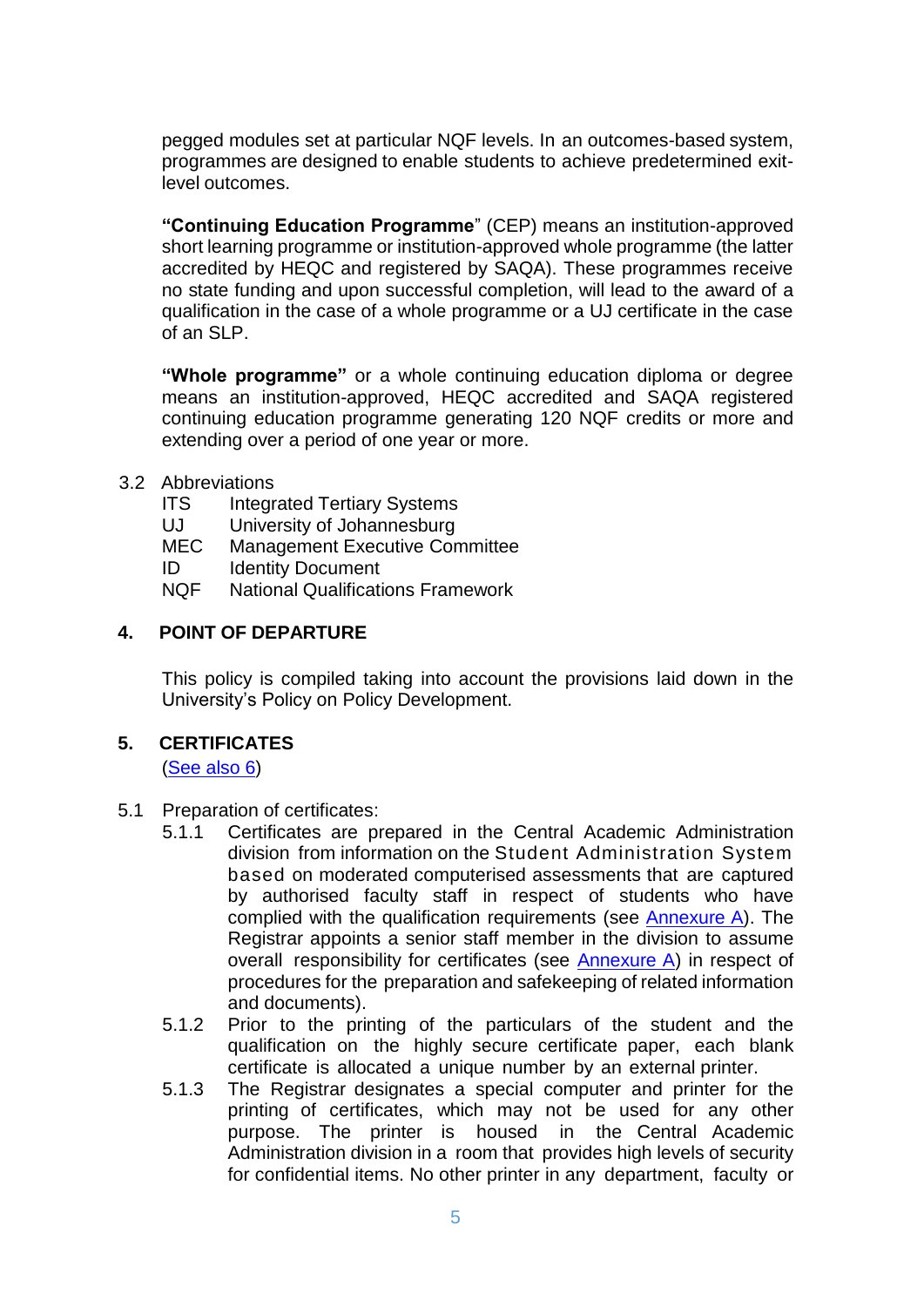other division of the University, nor any external printer, may be used for the printing of certificates, except the printer on campus allocated and approved by the Registrar for this purpose.

- 5.1.4 The following procedures must be followed for signing of certificates:
- (a) Certificates for doctoral degrees are signed personally by the Vice-Chancellor and the Registrar (or as determined by the Management Executive Committee (MEC) from time to time).
- (b) The signatures of the two said members of the Executive Management are entered electronically onto the remainder of the certificates and their signatures are provided to the staff responsible for the printing of certificates for this purpose. The authorised staff member must sign an undertaking that the signatures will not be used for any other purpose.
- (c) In the case of whole continuing education diplomas or degrees, the signature of the relevant Executive Dean as well as that of the Registrar are entered electronically by computer on the certificate.
- (d) In the case of all other non-subsidised continuous education programmes, the signatures of the Executive Dean or relevant head of department (or as determined by the Registrar) are entered electronically by computer on the certificate
- 5.1.5 Strict control must be exercised over each certificate used and a register must be kept in respect thereof. The register must be stored electronically and backed up on at least one other electronic platform.
- 5.1.6 An internal audit is conducted annually by the University auditors to account for issued as well as blank and spoilt certificates (see 5.1.2).
- <span id="page-5-0"></span>5.2 Issuing of certificates
	- 5.2.1 Certificates that are prepared must be signed off by the authorised staff member of a faculty at the relevant office in the Central Academic Administration division, and must be stored in a fireand water-resistant safe in each faculty until the relevant day of graduation.
	- 5.2.2 Certificates are handed to persons who have complied with the requirements of the qualification at a graduation ceremony.
	- 5.2.3 Certificates of persons on whom qualifications are conferred *in absentia* must be stored in a fire- and water-resistant safe in the relevant faculty for one month. Such persons must collect the certificate from the faculty office and produce an identity document (ID), and sign a University form to acknowledge receipt of the certificate.
	- 5.2.4 After the above-mentioned one-month period, unclaimed certificates must be returned to the certification office in the Central Academic Administration division to be stored in a secure place (a register to this effect will be completed). Persons must collect the certificate from the certification office, produce an ID document and sign a University form to acknowledge receipt of the certificate. Unclaimed certificates will be kept for five years at the certification office.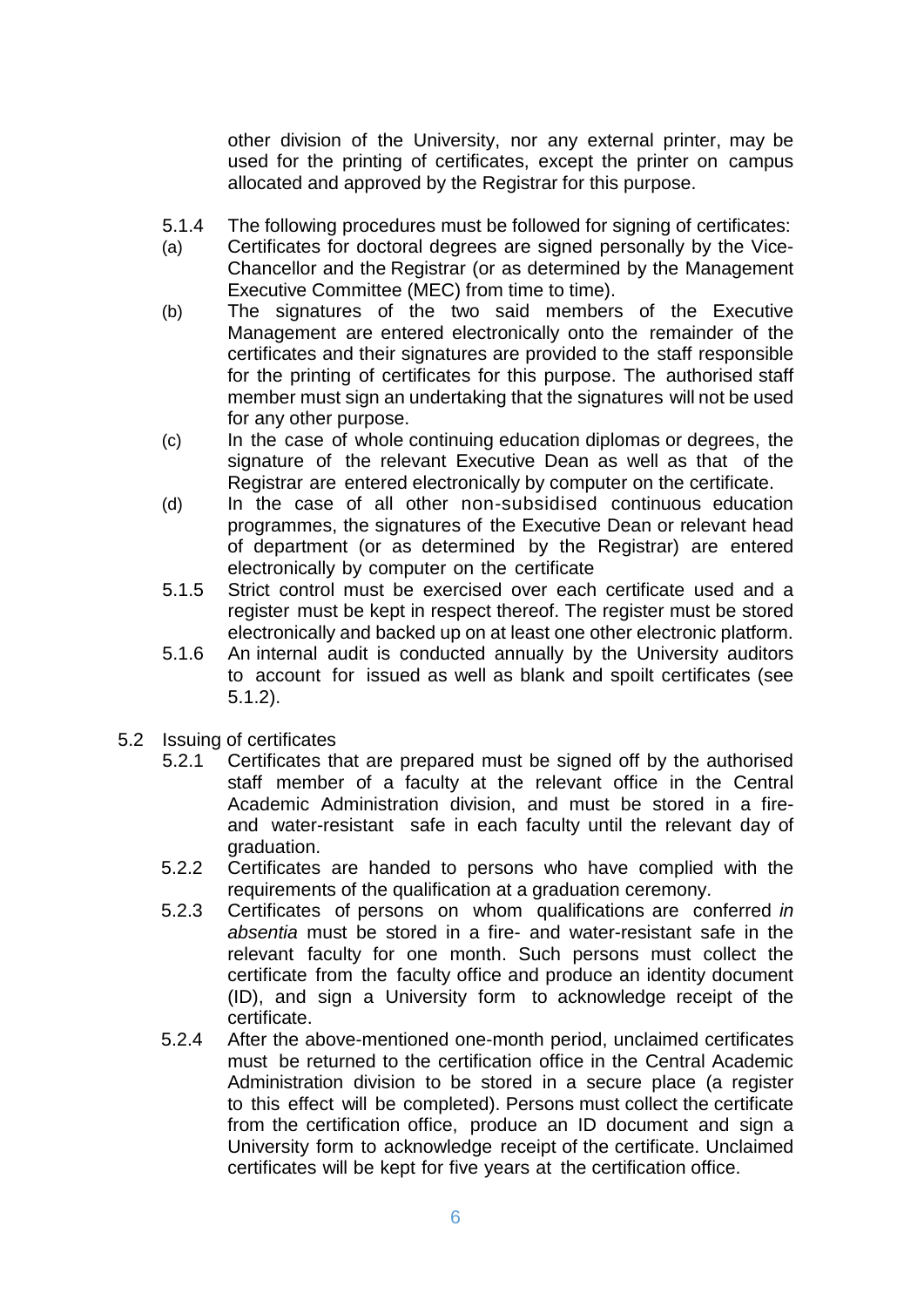- 5.2.5 If students have complied with the requirements, but are unable to collect their certificate personally because of circumstances beyond their control (for example illness or residence abroad), they may grant written authorisation to a person of choice to collect the certificate from the University after the date of the graduation ceremony. The authorised person must provide evidence of authorisation to the University. Such an authorised person must also produce a personal ID document and sign a University form acknowledging receipt of the certificate.
- 5.2.6 If a student who complied with the requirements of a qualification passes away before the qualification is conferred, the family of the deceased may, after satisfactory identification, receive the certificate. In such a case, the certificate indicates that the certificate has been issued posthumously.

5.2.7 If a Faculty wants to issue certificates for attendance or Bridging Courses, it must be loaded on the Student Administration System with the marks and result (if applicable). A student list must be attached with a memo indicating the approval by the HOD and the Executive Dean of the Faculty.

- <span id="page-6-0"></span>5.3 Duplicate certificates
	- 5.3.1 Applications:

Applications for a duplicate certificate must comply with the following conditions:

- 5.3.1.1 Applicants must submit an electronic application to the certification office for this purpose via the secure digital certificate system. The application must indicate the reasons for the duplicate certificate.-
- 5.3.1.2 Payment of the prescribed fees for a duplicate certificate must be made electronically or at the University Student Finances division and the receipt must be submitted together with the application.
- 5.3.2 Controls:

The following controls must be carried out by the issuer of the duplicate certificate before the duplicate is printed and made available:

- 5.3.2.1 Confirmation of conferment of the qualification on the applicant is obtained from the programme of the specific graduation ceremony at which the certificate was issued and the Student Administration System.
- 5.3.3 Preparation and issuing:
- 5.3.3.1 After all the controls regarding the correctness of the information have been performed, a duplicate certificate is prepared in the same manner as other certificates.
- 5.3.3.2 The date of issue of the original certificate appears on the duplicate certificate, namely the date of the ceremony during which the qualification was officially awarded.
- 5.3.3.3 The following words appear at the bottom of the duplicate certificate: "DUPLICATE – issued on ... (date of issue of the duplicate certificate)". The latter wording also legitimises the signatures on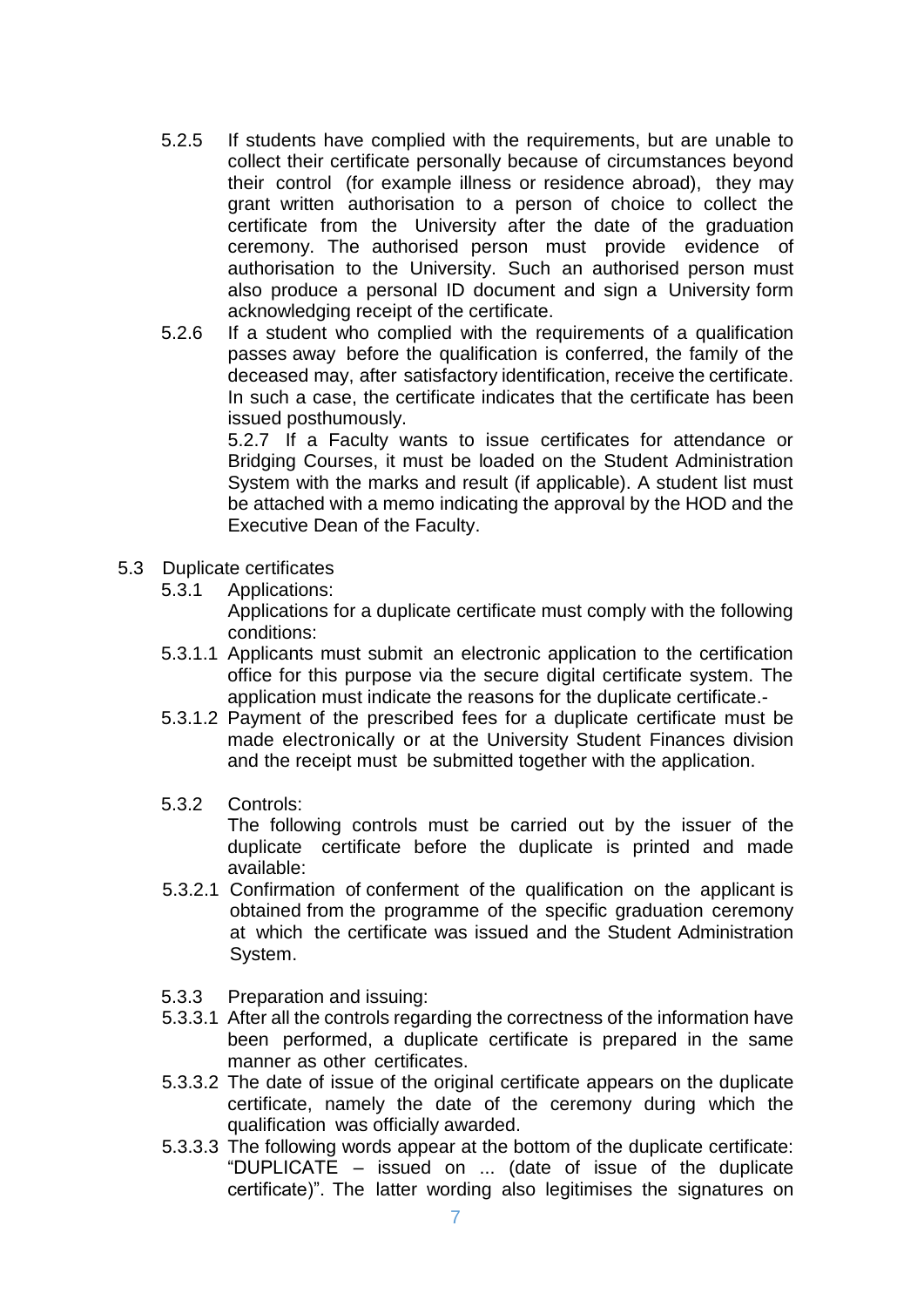the duplicate certificate, which may differ from the signatures on the original certificate.

- 5.3.3.4 The receiver of the duplicate certificate signs a University form in acknowledgment of receipt thereof (if collected in person).
- 5.3.4 Safekeeping of documents:
- 5.3.4.1 The applicant's signed acknowledgment of the duplicate certificate (if not couriered to the applicant) must be captured on the University's electronic filing system.
- 5.3.4.2 Signed documents are placed on file and retained for one year or until the annual Audit has been conducted.
- 5.3.5 Translation of documents: Should a certificate be required in another language of instruction, the original certificate or a valid duplicate must be made available to Central Academic Administration. A translated certificate will then be issued.
- 5.3.6 Name Changes:

An original certificate will not be re-issued on grounds of a request for a name change (e.g. name change after graduation). An exception is made for any error contained on an original certificate for which a certificate that has been rectified will be issued (See also Annexure, point1).

#### <span id="page-7-0"></span>**6. CERTIFICATES FOR CONTINUING EDUCATION PROGRAMMES**

- 6.1. Certification and certificates in respect of Continuing Education Programs that are captured on the Student Administration System, are handled in the same manner as subsidised programmes (see 5 above).
- 6.2. All continuing education programmes should be provided for on the Student Administration System. In those cases where good reasons exist for not being provided for on Student Administration System, the following will be applicable:
	- (a) The department or faculty concerned provides the authorised person in the Central Academic Administration division with the name and ID numbers of the persons who have successfully completed a specific programme (in an MS Word document).

(b) The wording of the certificate, as approved and signed by the Executive Dean concerned, is also given to the authorised person in the Central Academic Administration division, providing an indication of the length of the programme and total number of hours of the offerings, and, if applicable, the NQF level and credits, which must be printed on the certificate. Should a certificate be issued merely to confirm a person's attendance of a course, the wording on the certificate must reflect this.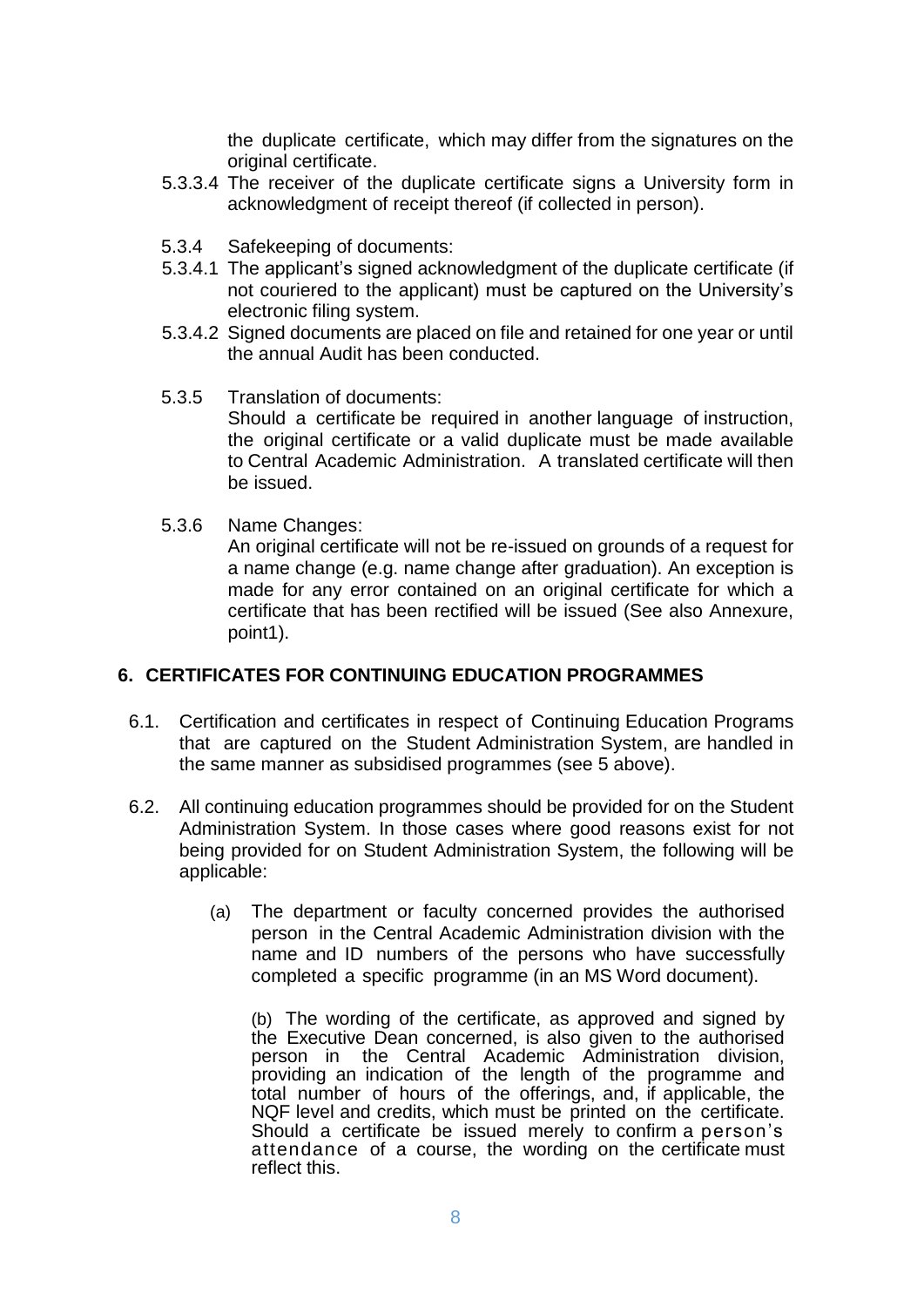- (c) After the authorised senior staff member in the Central Academic Administration division has printed the certificates, the certificates are stored and made available in the same manner as other certificates (see 5.2).
- (d) Faculty signed control lists for graduation ceremonies in a hard as well as an electronic copy of every graduation programme must be submitted to the Central Academic Administration division by the department or faculty concerned for storage for future verification.

## <span id="page-8-0"></span>**7. QUALITY ASSURANCE**

- 7.1. Certification matters fall mainly under the jurisdiction of the Registrar who pays attention to aspects affecting quality assurance on a continual basis.
- 7.2. Quality assurance occurs by means of the precise application of the Policy on Certification as contained herein.
- 7.3. The senior staff member responsible for certification in the Central Academic Administration division coordinates and controls the respective applicable activities under the supervision of the Registrar and the Senior Director: Central Academic Administration, and conducts regular discussions with the latter as well as the Executive Deans (in the case of continuing education programmes), departmental heads and heads of faculty administration in order to ensure effective quality assurance on a continual basis.
- 7.4. Certification matters are audited annually (or more often if deemed necessary) by the University's external auditors.

#### <span id="page-8-1"></span>**8. SECURITY**

- 8.1 Security in respect of certification and certificates occurs in accordance with other relevant points indicated in this policy.
- 8.2 Security is promoted by means of short lines of responsibility (certification falls mainly under the control of the Registrar who appoints one senior staff member in the Central Academic Administration division to accept responsibility for certification matters and whose activities are audited regularly).

#### <span id="page-8-2"></span>**9. VERIFICATION OF CERTIFICATES AND QUALIFICATIONS**

9.1 The verification of certificates is managed by the record holders via the digital certificate system to ensure confidentiality and protection of the personal details of students. Graduates uses the secure online digital certificate system to authorize the verification of their qualifications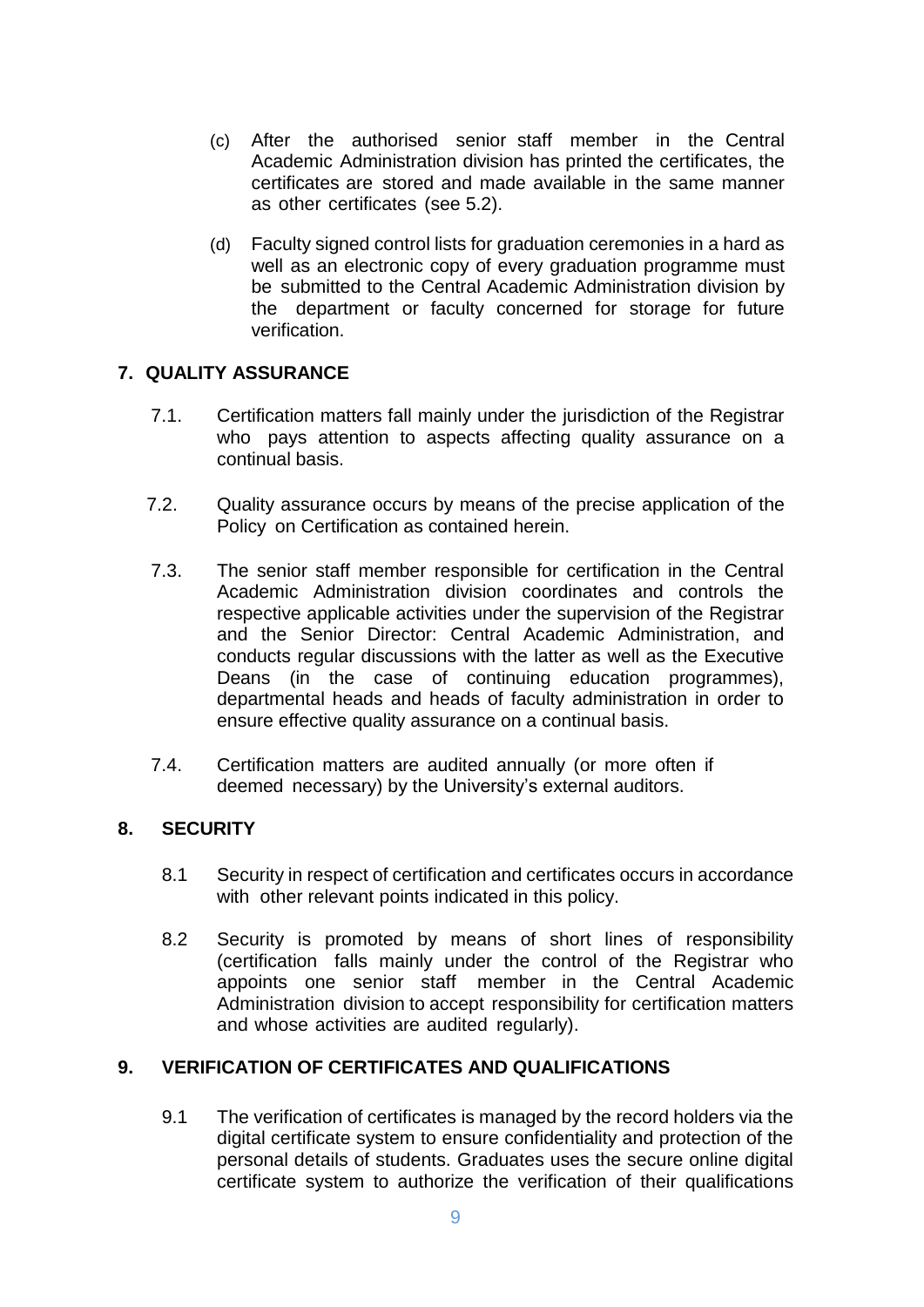electronically. The Corporate Governance division handles the verification requests of UJ qualifications for third parties and verification agencies.

9.2 Verification matters, as mentioned above, are handled centrally for all faculties and campuses only by an appointed senior staff member in the Registrar's division, with the help of other relevant administrative staff, as may be required.

## <span id="page-9-0"></span>**10. WITHDRAWAL AND REVOCATION OF DEGREE, DIPLOMA, CERTIFICATE OR OTHER QUALIFICATIONS**

- 10.1 Subject to the provisions of AR 19.2 to 19.4, the Council of the University may, in consultation with the Senate, withdraw and revoke any degree, diploma, certificate or other qualification that was awarded,
- a) on the basis of a material error on the part of the University, provided that such withdrawal and revocation may only take place within a period not exceeding two years after the conferment concerned; or
- b) As a result of a fraudulent or dishonest act in connection with the obtaining of such degree, diploma, certificate or other qualification.
- 10.2 The withdrawal and revocation of a qualification on the grounds listed in AR 19.1 is initiated by an ad hoc subcommittee of the Senate Teaching and Learning Committee in the case of undergraduate qualifications and of the Senate Higher Degrees Committee in the case of a postgraduate qualification.
- 10.3 Prior to the ad hoc subcommittee formulating a recommendation to Senate and Council regarding the withdrawal and revocation of the qualification concerned, the Registrar or an official delegated by the Registrar to do so, must on behalf of Council:
- a) notify the recipient of the qualification concerned that a revocation and withdrawal is being considered;
- b) provide the recipient with relevant information justifying the intended action; and
- c) provide the recipient with an opportunity to obtain legal or other assistance and to present his or her case in writing and orally to the ad hoc subcommittee.
- 10.4 The ad hoc subcommittee, in formulating its recommendations to Senate, must record in sufficient detail the written and oral submissions and representations of the recipient. Senate in formulating its recommendations to Council must consider the submissions and representations of the recipient. Council in deciding on whether or not to withdraw and revoke the conferment of the qualification, must consider the submissions and representations of the recipient.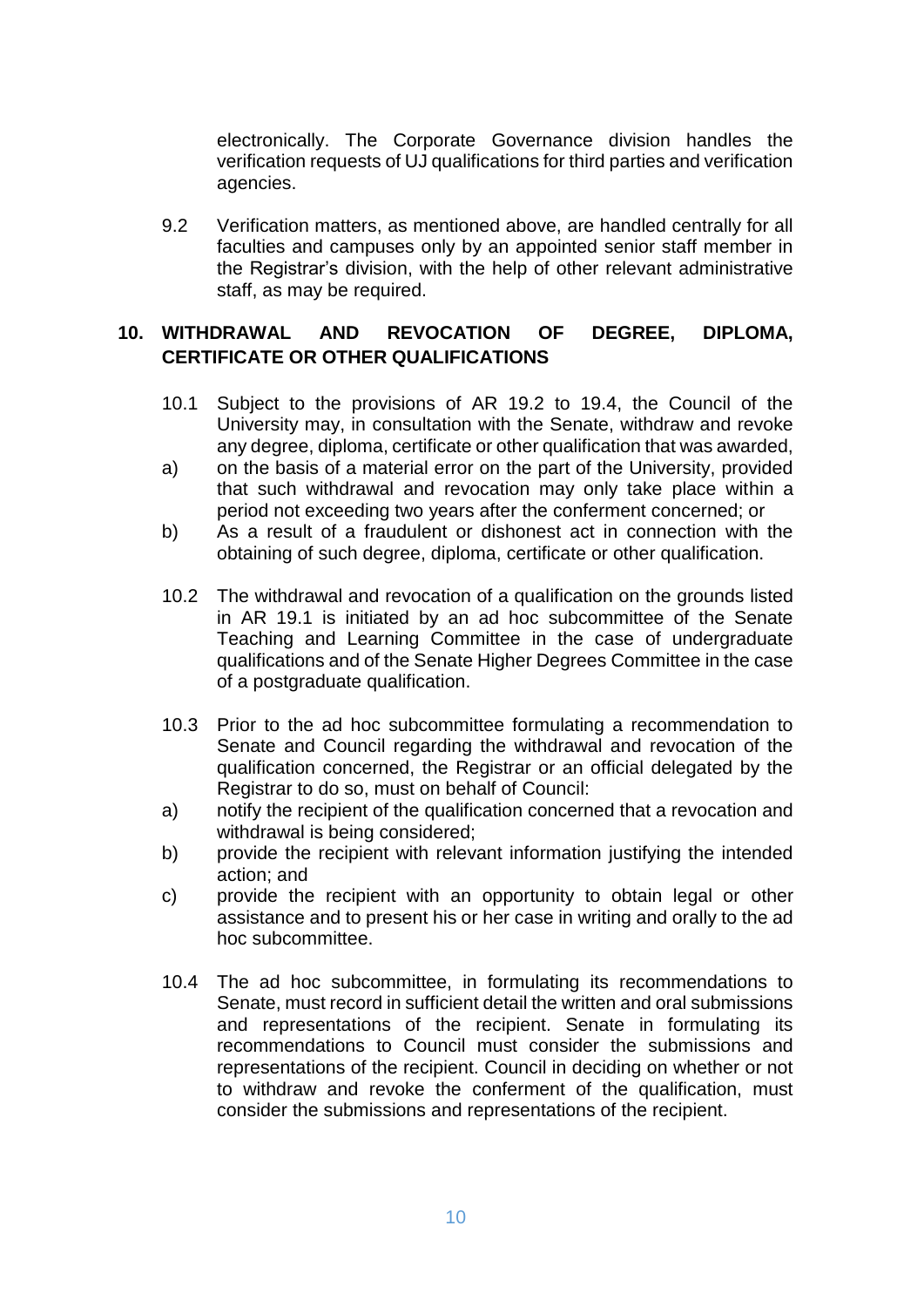- 10.5 In the event that the withdrawal and revocation relates to circumstances contemplated in AR 19.1(b), the University must report the matter for criminal investigation.
- 10.6 In the event that any degree, diploma, certificate or other qualification that was awarded, is withdrawn or revoked, the relevant Quality Council responsible for the qualification or part-qualification and SAQA must be informed by the University so as to amend the National Learner Record Database, if necessary.

#### <span id="page-10-0"></span>**11. DEVIATION FROM THIS POLICY**

No Deviation from this policy will be permitted unless approved by the **Registrar** 

#### <span id="page-10-1"></span>**12. REVIEW**

Regular review of the policy is conducted in accordance with the approved University Policy on Policy Development. This takes place in consultation with the relevant quality assurance structures at management and institutional level under the auspices of the official custodian of this policy namely the Registrar to ensure that the policy remains valid and current in the light of changing circumstances. Unless circumstances dictate otherwise, the policy will be formally reviewed within the five-year University review cycle.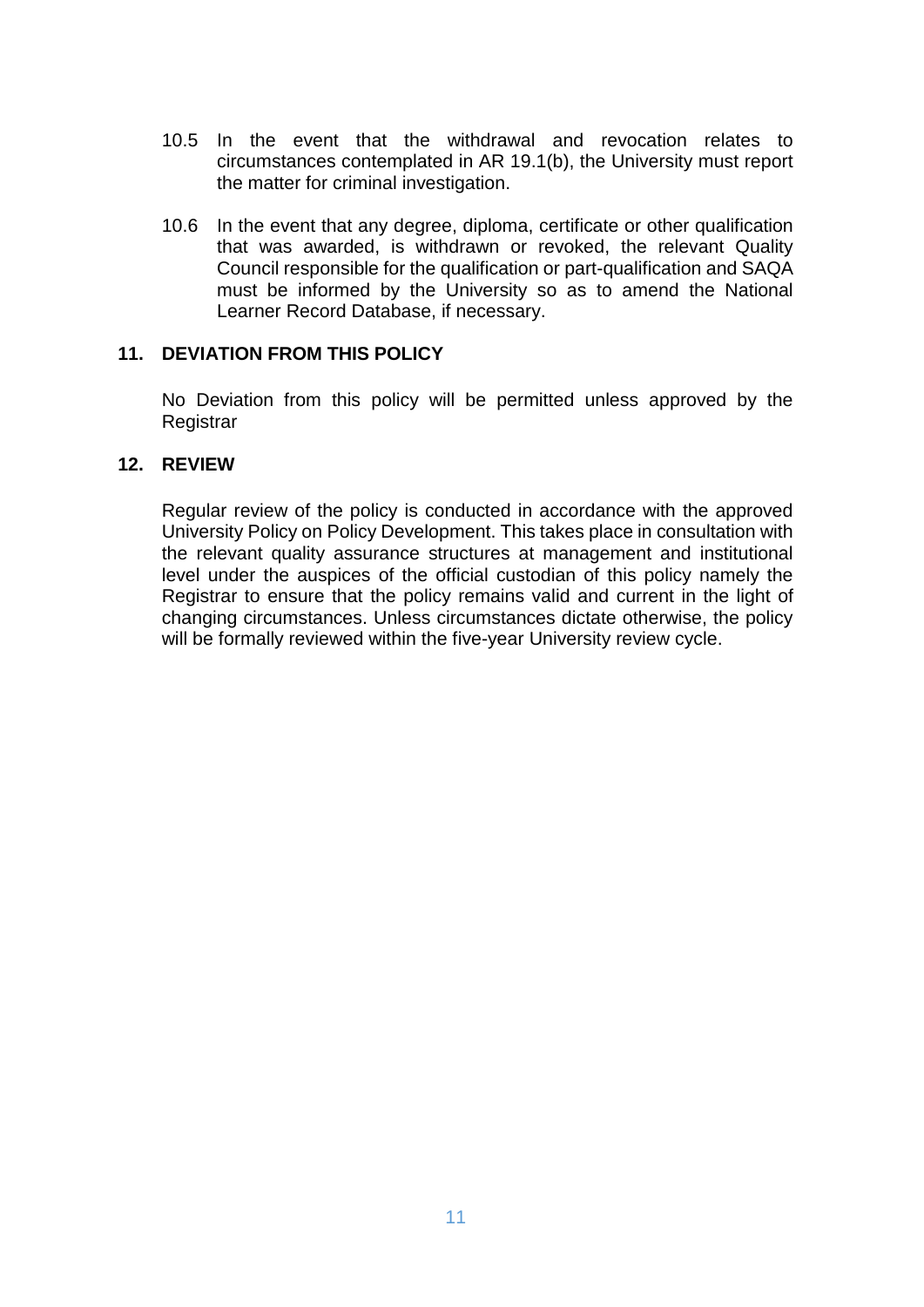### <span id="page-11-1"></span><span id="page-11-0"></span>**PREPARATION AND STORAGE PROCEDURES IN RESPECT OF ACADEMIC CERTIFICATION**

- 1. Faculty Executive Deans and designated faculty staff authorise qualifications to students who have complied with the requirements. The Executive Dean is responsible for the signing off of the qualifications, after which senior faculty staff are authorised by the abovementioned to capture the particulars of the awards electronically on the student administration system.
- 2. Each Head: Faculty Administration provides the relevant electronic control list of the qualification awarded as captured on the student administration system to the authorised faculty officer.
- 3. After confirmation per lists signed by faculties that the relevant particulars of all the students who have complied with the qualification requirements are captured correctly on the student administration system, the programme certificates of such students are prepared by the Central Academic Administration division, namely by a senior person in the division who has been designated for this purpose by the Registrar, or an alternative person authorised to do so by the Registrar.
- 4. The relevant particulars for certificates are extracted from the student administration system and stored in the digital certificate system. Only the staff member who is duly authorised by the Registrar has access to such information. Three passwords are required to gain access to the information. The passwords are stored in a fire- and water-resistant safe in the Central Academic Administration division to which only the Registrar and authorised staff member have access.
- 5. Certificate particulars are reworked programmatically for the relevant size of the certificate (A4 for subsidised qualifications and continuing education programmes).
- 6. After all certificates have been captured electronically, they are printed on a special printer in the Central Academic Administration division, which seals every certificate with a silicon layer making falsification more difficult. Certificates are stored in a fire- and water-resistant safe in the Central Academic Administration division until collected and signed off by an authorised person appointed by each faculty.
- 7. Blank certificate paper as well as the printing and issuing of certificates are controlled by the staff member in the Central Academic Administration division appointed to do so. No blank certificate is allocated to any other office or division of the University, nor to any external person or body.